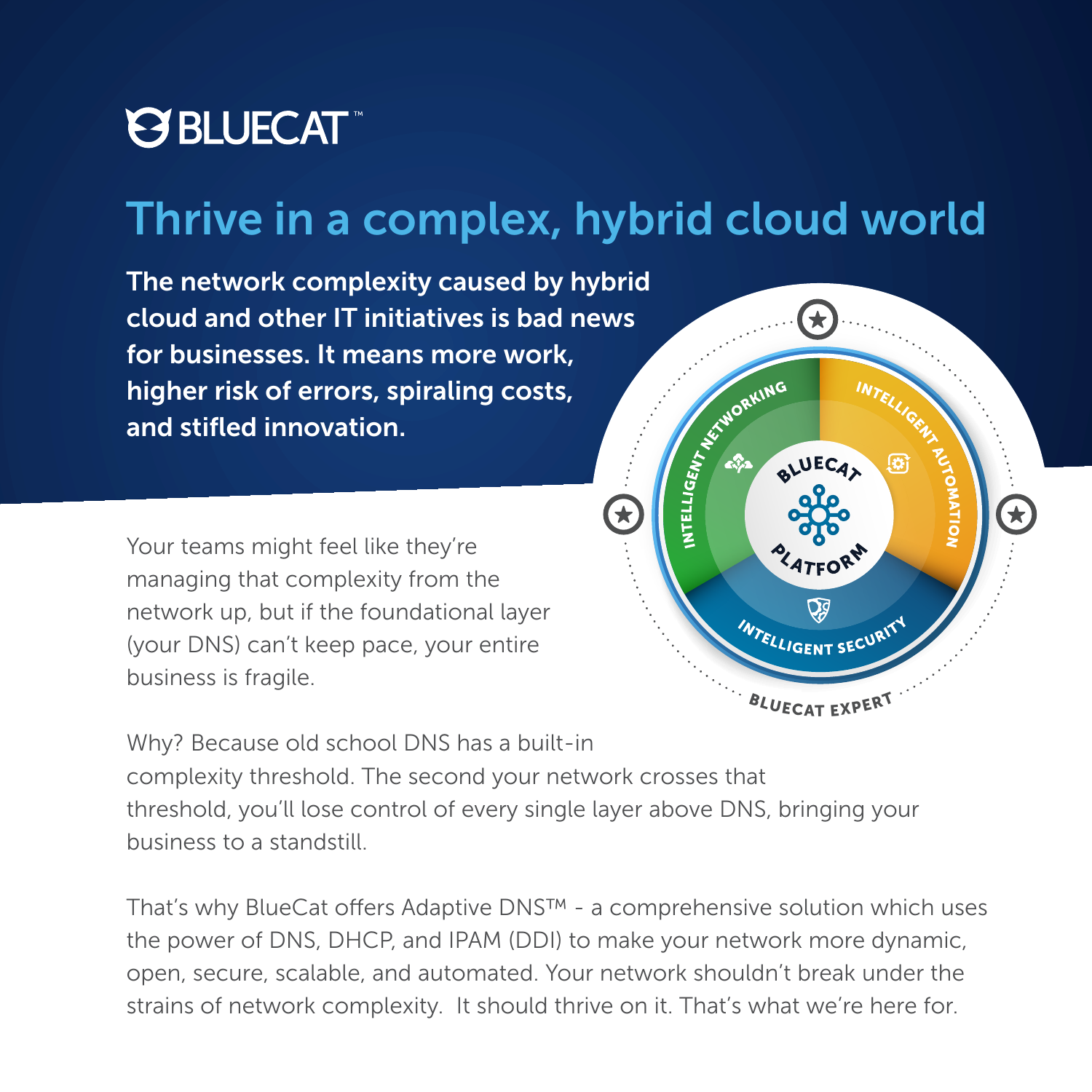# Put your DNS in order

It all starts by centralizing and automating your DNS infrastructure. BlueCat eliminates the outages, uncertainty, and administrative headache associated with decentralized DNS.

With a centralized, automated DNS infrastructure in place, BlueCat provides exciting new capabilities which unleash the power of your network.



### Our core platform offering is loaded with features and capabilities:

- ` *Manage your entire DNS infrastructure from one place*
- ` *DNS that's reliable, resilient, and always on*
- ` *Eliminate outages caused by errors, stale data, and inconsistent records*
- ` *Manage limited IPv4 space and dual stacked IPv4/IPv6 environments*
- ` *Deploy on-prem or in the cloud with as many VMs as you want*
- ` *Collect comprehensive DNS logs for quick and easy forensic investigations*
- ` *Integrate your system with the BlueCat API*
- ` *Integrate DNS with the systems you use every day: ServiceNow, Cisco ACI, Cisco DNA, Kubernetes CNI*
- ` *Automate most standard DNS management tasks*
- ` *Migrate your infrastructure quickly and reliably with BlueCat's migration services*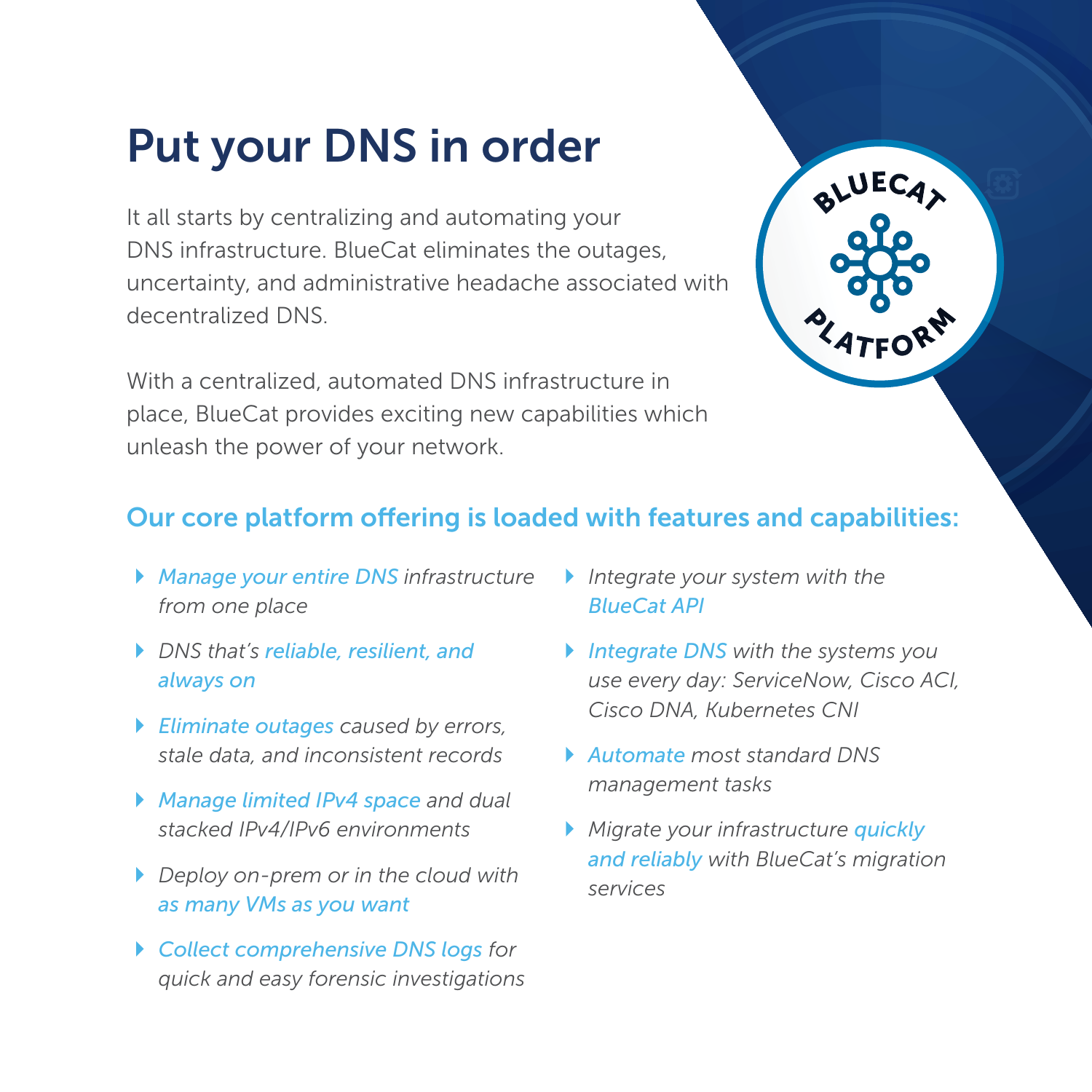# Automate everything

Your network admins have better things to do than manage DNS service requests. With Intelligent Automation, DNS can empower business initiatives, not hold them up.

- ` *Automate IP address provisioning with a self-service portal*
- ` *Build your own automation workflows in Python*

INTELLIGEN

**TOMATION** 

- ` *Receive full support for certified BlueCat automation workflows*
- ` *Receive support for custom workflows created by BlueCat Professional Services*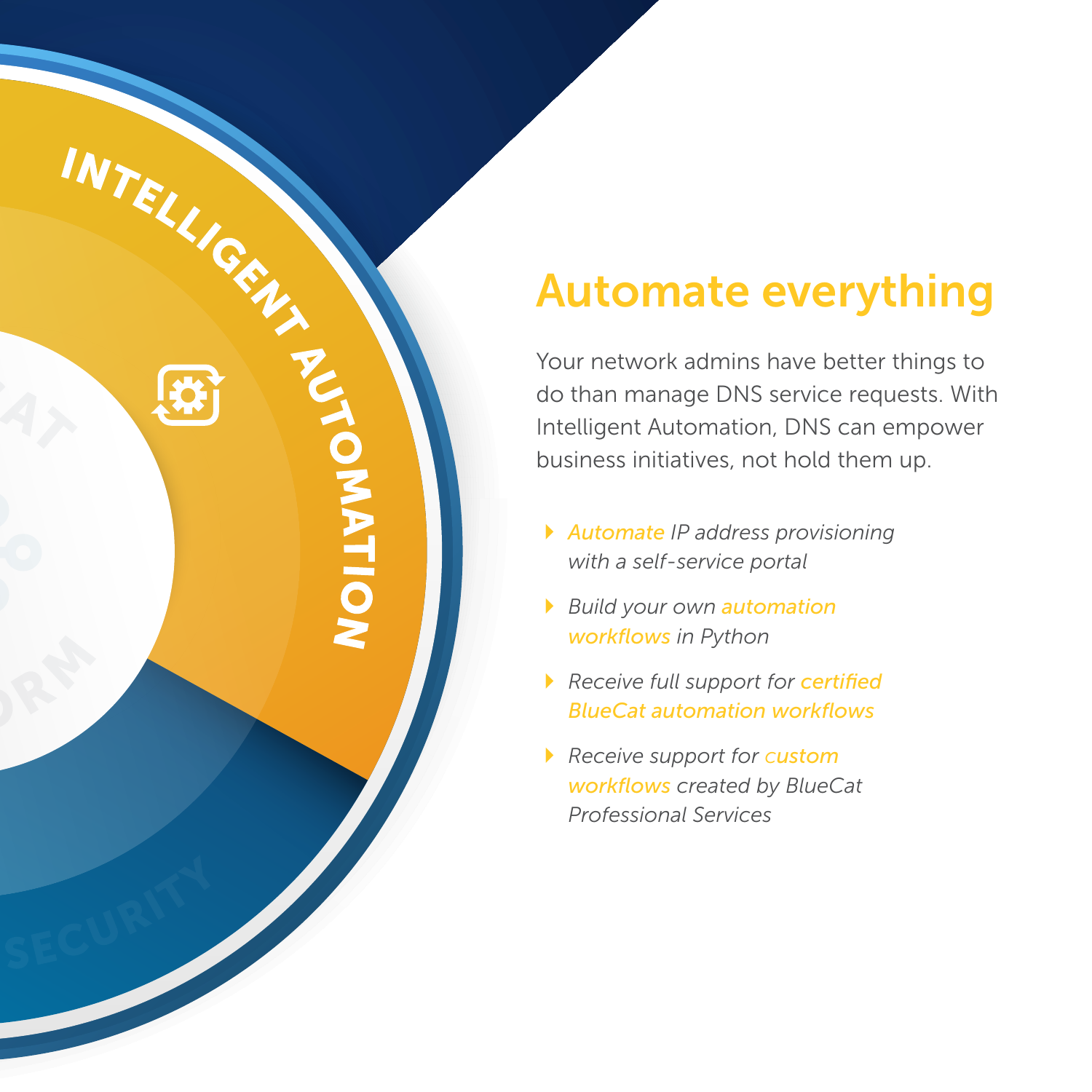# Simplify your network and improve performance

LIGENT NEWS ORKING

LIEL

Use Intelligent Networking to steer traffic across hybrid environments, eliminating complexity, reducing migration risk, and creating a flexible DNS that grows with you.

- ` *Route DNS traffic based on user role, location, or other attributes*
- ` *Minimize costly MPLS traffic with an internet breakout*
- ` *Minimize migration risk with automated DNS failover rules*
- ` *Resolve queries locally in the cloud, or steer them to on-prem assets*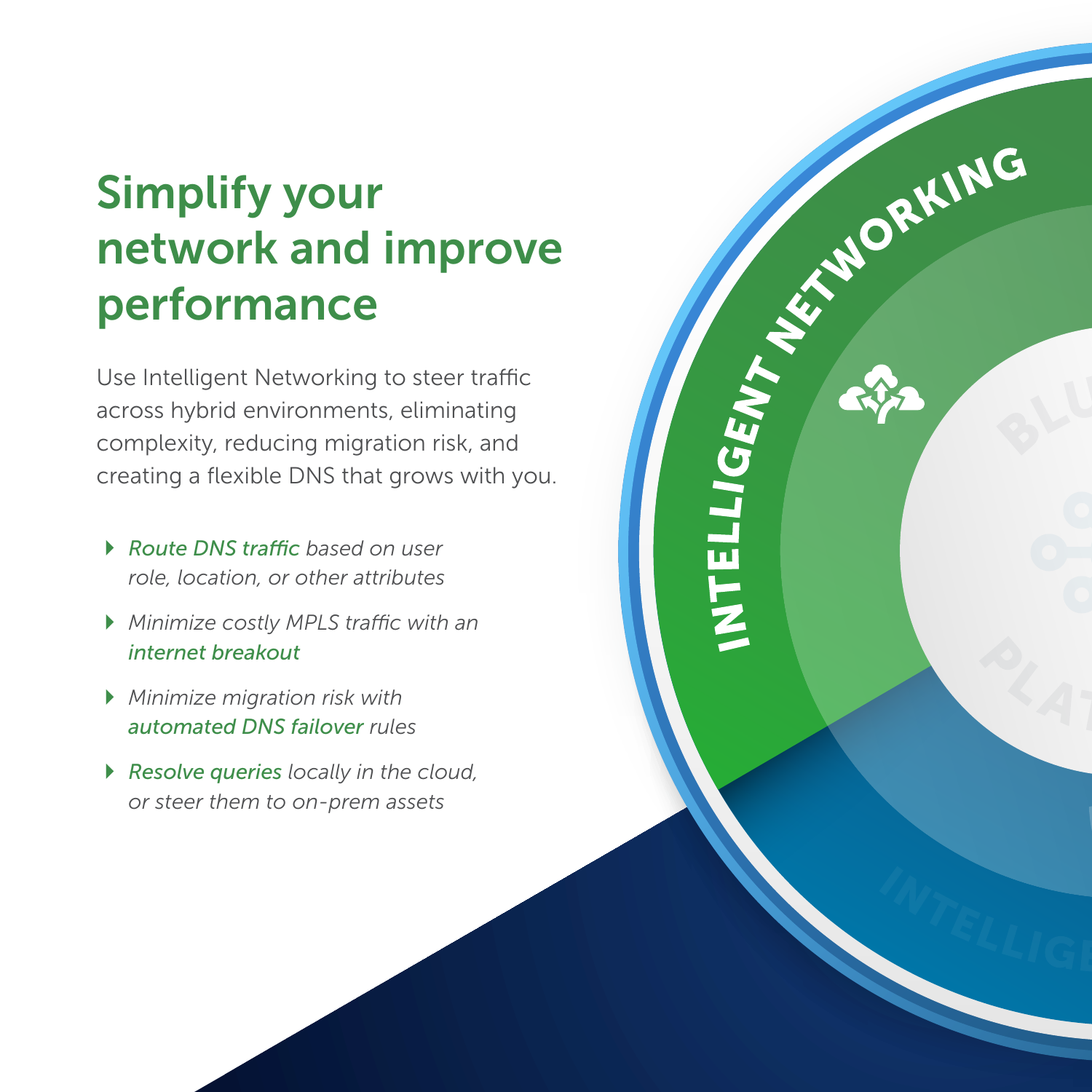

### Lock down your network

Use the treasure trove of comprehensive DNS data to secure your network.

- ` *Apply security policies to monitor, block, or redirect traffic at the client level*
- ` *Protect against DNS tunneling and domain generating algorithms*
- ` *Analyze your DNS data in a SIEM*
- ` *Run your DNS data against threat feeds*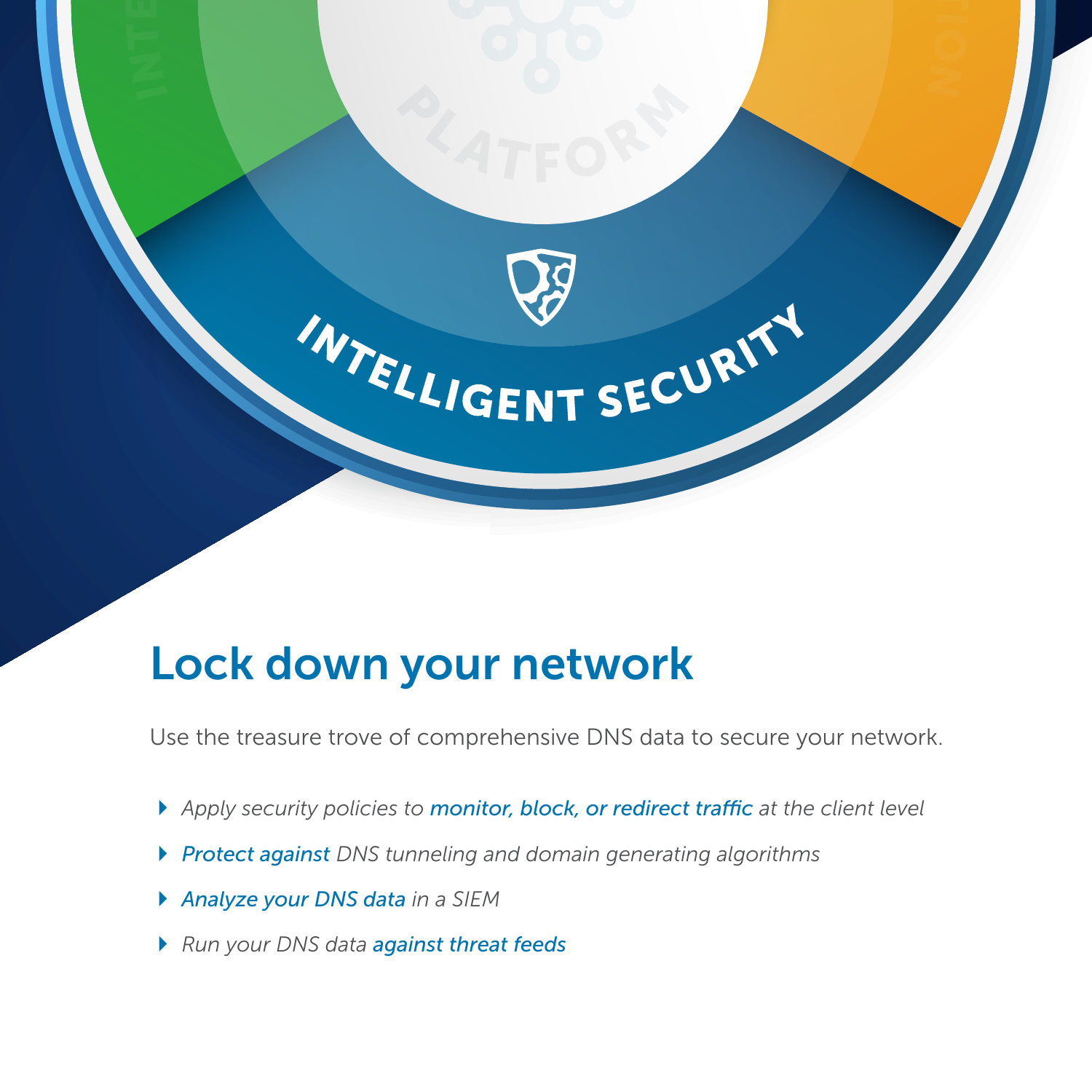# Backed by the Experts

Get piece of mind knowing that your DNS solution is backed by a team of experienced DNS professionals.

- ` *Full enterprise support when and where you need it*
- ` *Training to maximize your team's efficiency and expand its knowledge base*
- ` *Periodic health checks to ensure maximum performance*
- ` *Custom workflows and architectures to meet your specific technical needs*
- ` *On-site personnel to run your DNS*



#### United States Headquarters

1000 Texan Trail, Suite #105 Grapevine, Texas 76051 +1.817.796.8370 1.833.BLUECAT

#### Canada Headquarters

4100 Yonge St. 3rd Floor Toronto, ON, M2P 2B5 +1.416.646.8400 1-866-895-6931